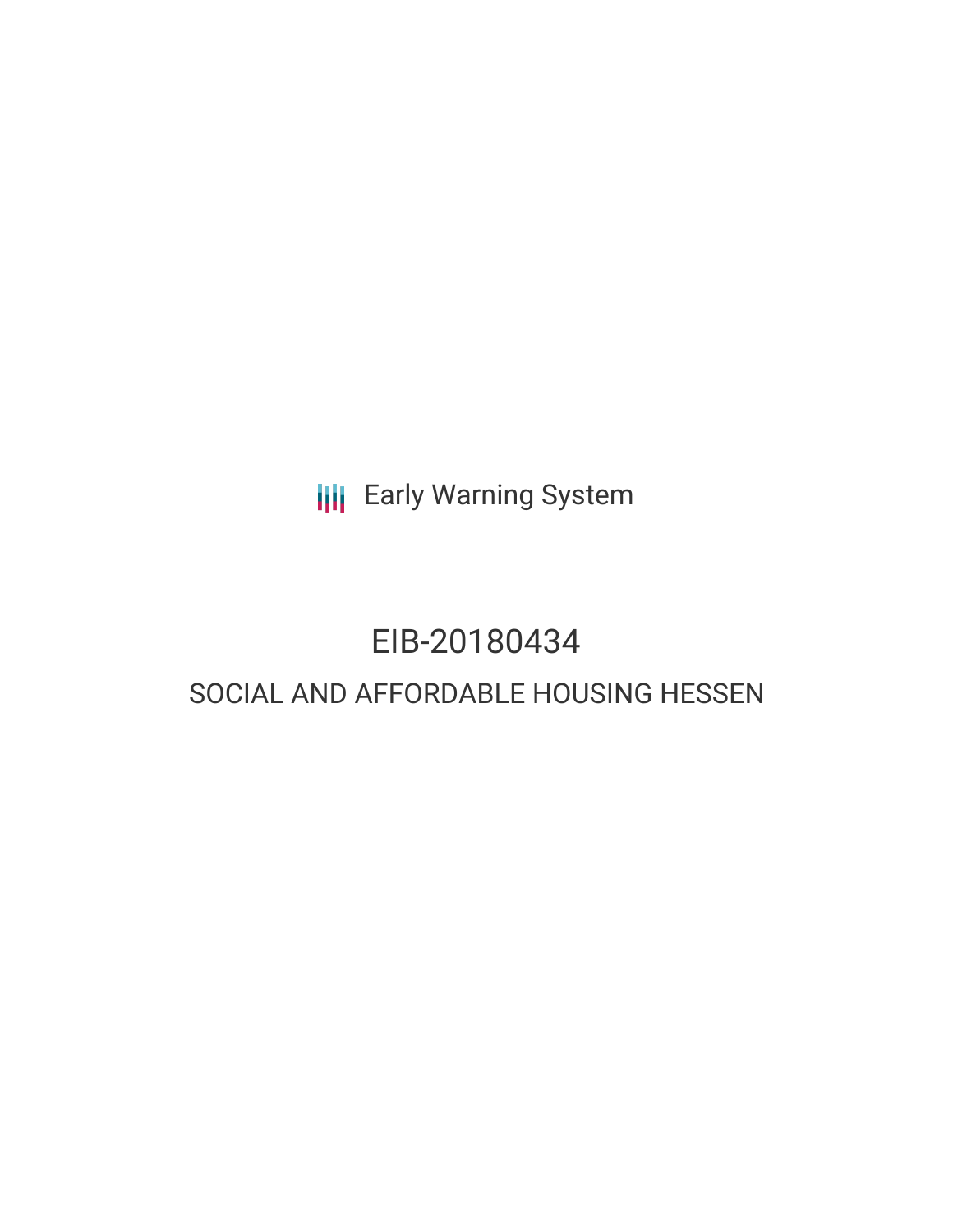

#### **Quick Facts**

| <b>Countries</b>               | Germany                                                            |
|--------------------------------|--------------------------------------------------------------------|
| <b>Financial Institutions</b>  | European Investment Bank (EIB)                                     |
| <b>Status</b>                  | Proposed                                                           |
| <b>Bank Risk Rating</b>        | U                                                                  |
| <b>Borrower</b>                | NASSAUISCHE HEIMSTAETTE WOHNUNGS- UND ENTWICKLUNGSGESELLSCHAFT MBH |
| <b>Sectors</b>                 | Infrastructure                                                     |
| <b>Investment Type(s)</b>      | Loan                                                               |
| <b>Investment Amount (USD)</b> | \$233.09 million                                                   |
| <b>Loan Amount (USD)</b>       | \$233.09 million                                                   |
| <b>Project Cost (USD)</b>      | \$524.46 million                                                   |
|                                |                                                                    |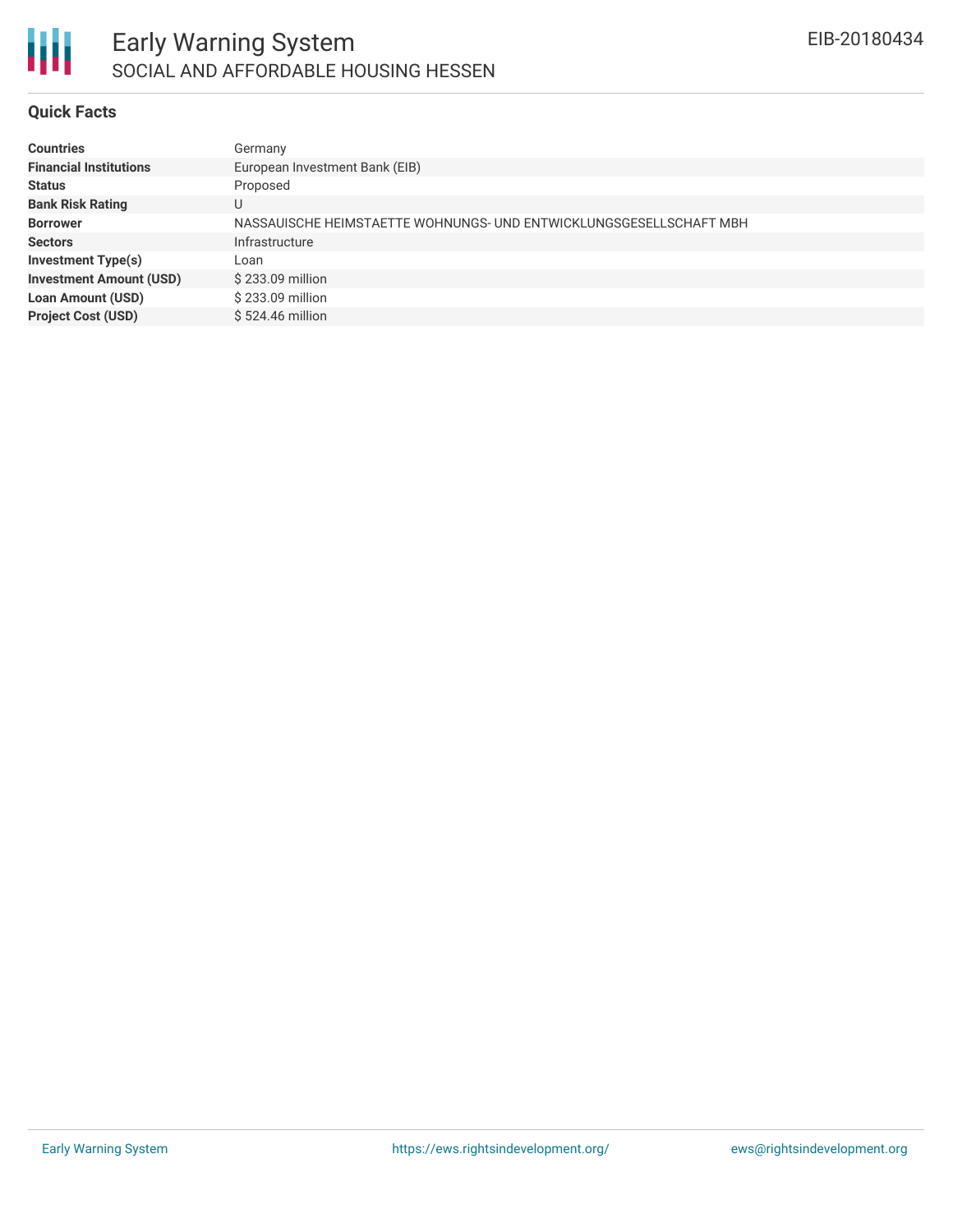

#### **Project Description**

According to EIB website, the project consists of an investment loan to finance social and affordable housing (new constructions and renovations) in the Federal state of Hessen in Germany. Further, the Investment Loan concerns the financing of an investment programme of new construction and comprehensive retrofitting of rented social and affordable housing and associated infrastructure in 2018-2022 by a large housing provider operating in towns throughout Hessen.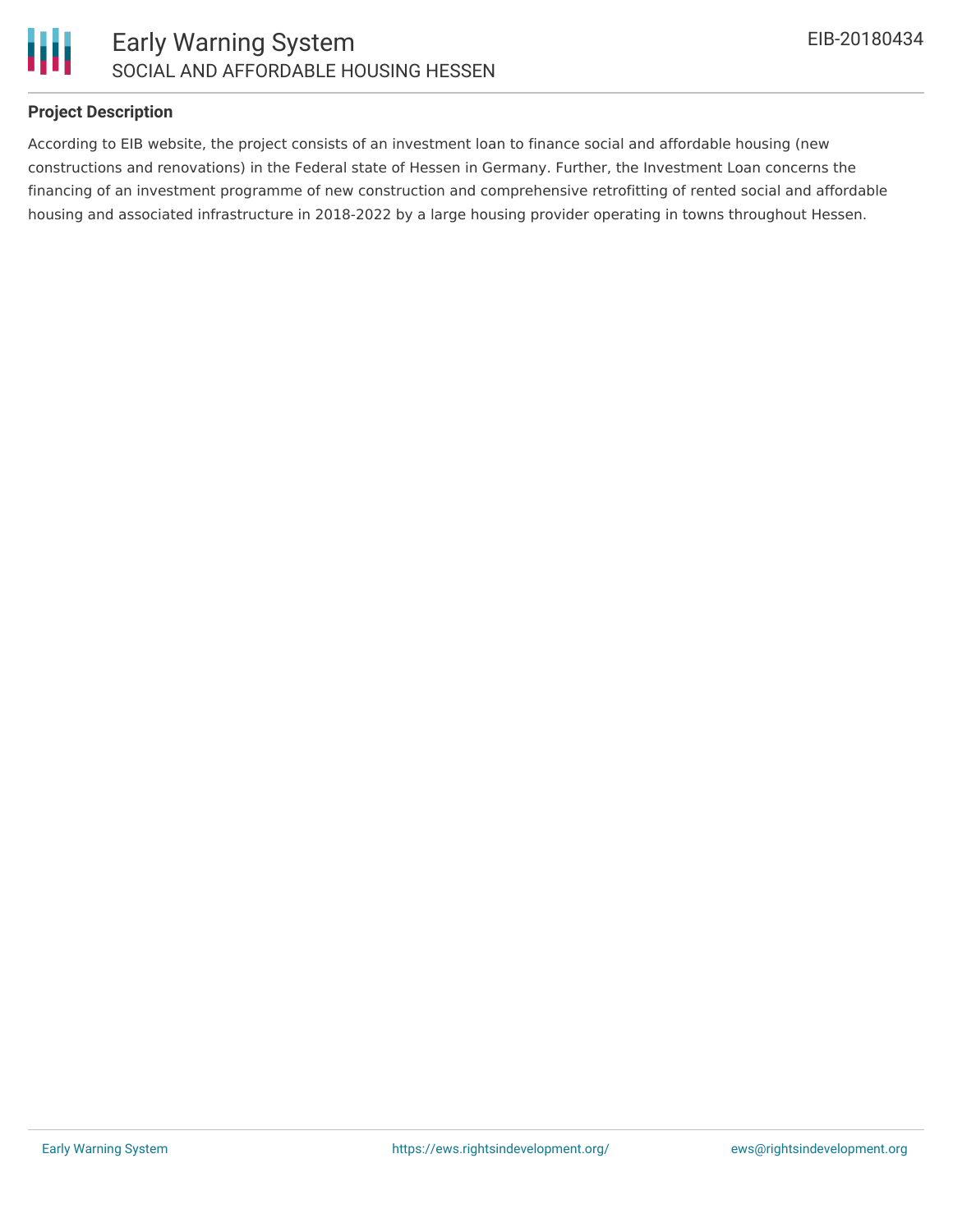

#### **Investment Description**

European Investment Bank (EIB)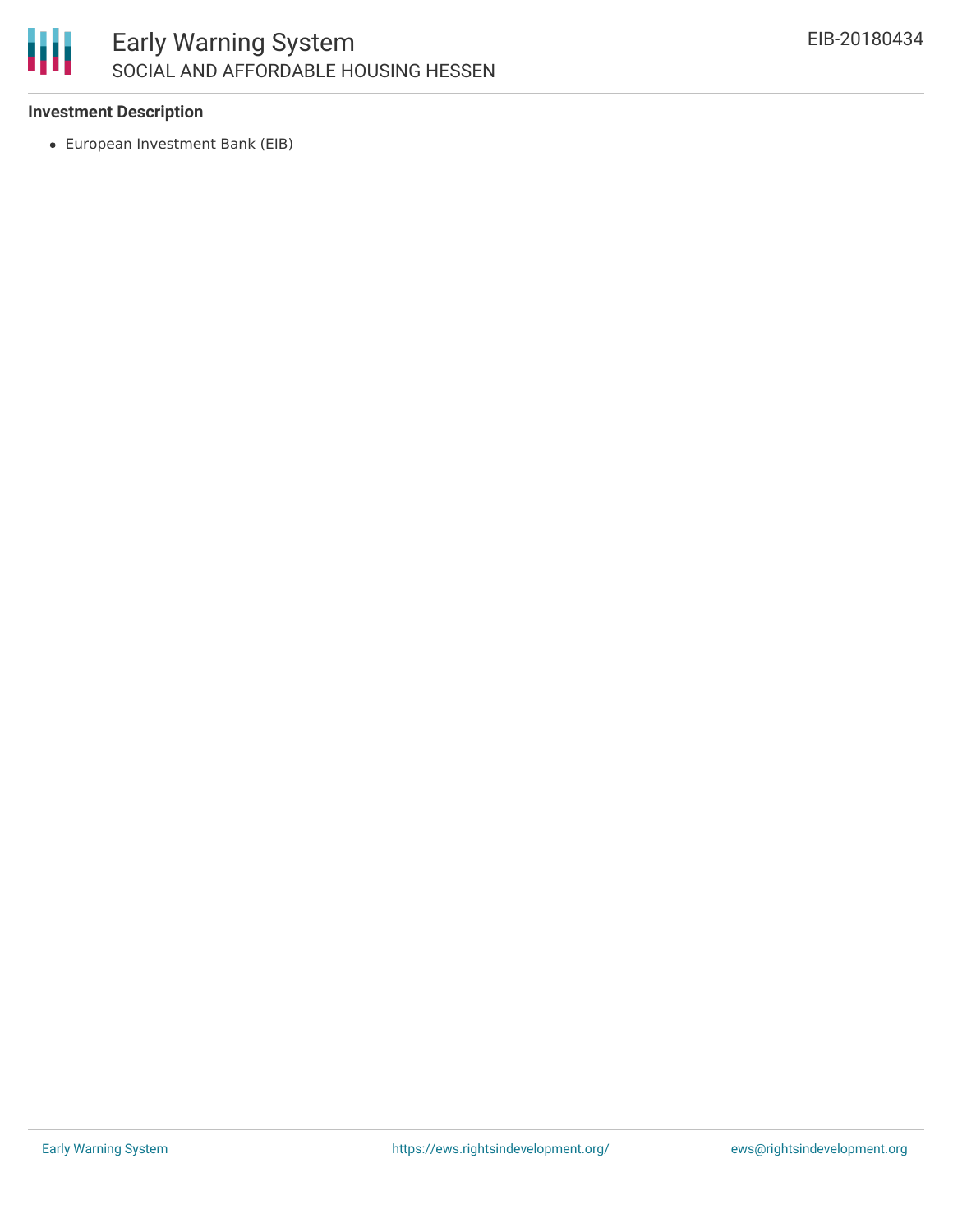

#### **Private Actors Description**

Nassauische Heimstaette Wohnungs- und Entwicklungsgesellschaft mit beschraenkter Haftung provides real estate development services. The Company develops residential buildings and houses. Nassauische Heimstaette Wohnungs- und Entwicklungsgesellschaft serves clients in Germany.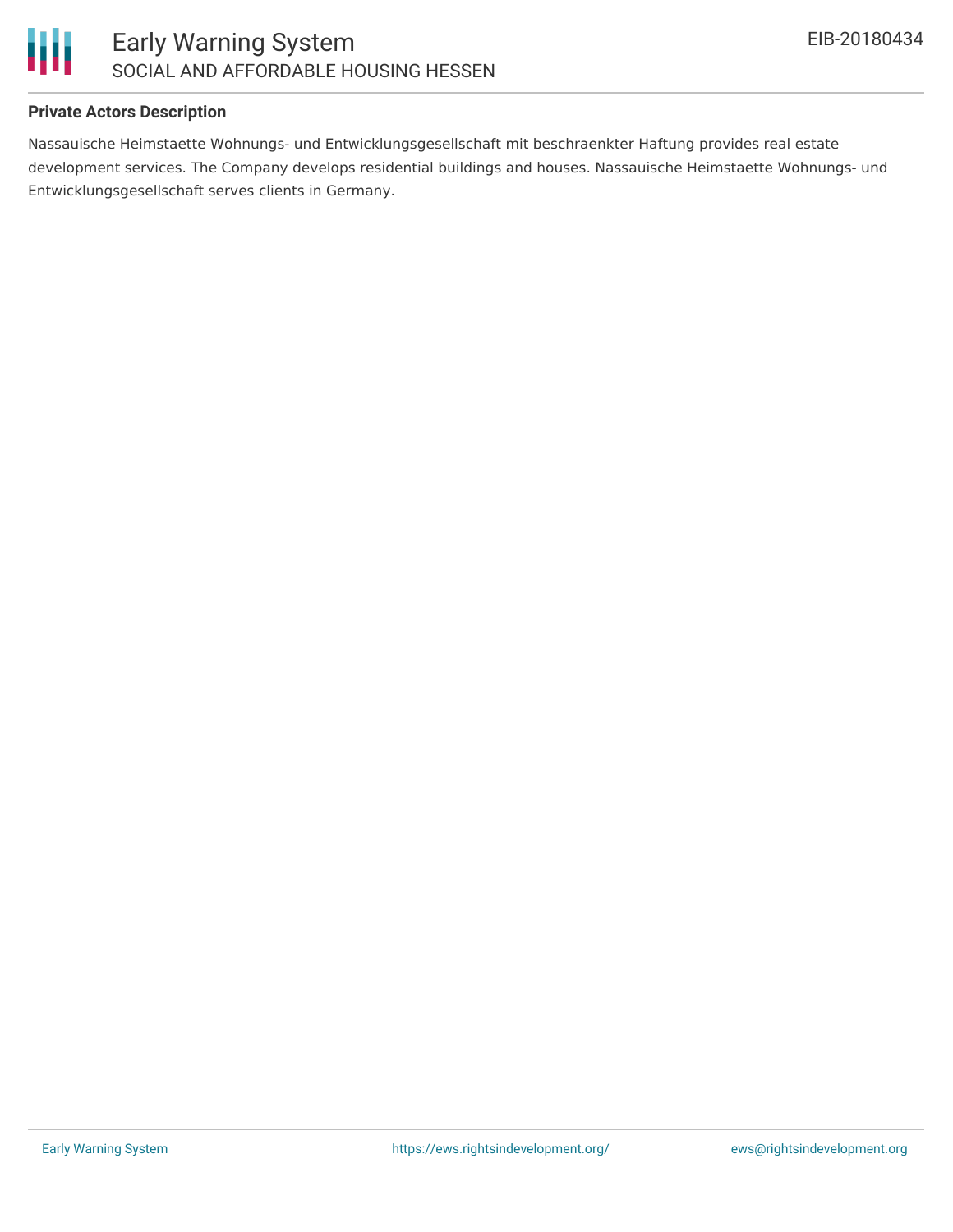# 冊

### Early Warning System SOCIAL AND AFFORDABLE HOUSING HESSEN

| Private Actor 1 1 Role | <b>Private Actor Private Actor</b> | 1 Sector                 |        | <b>Relation Private Actor 2</b>                                       | <b>Private Actor Private Actor</b><br>2 Role | 2 Sector       |
|------------------------|------------------------------------|--------------------------|--------|-----------------------------------------------------------------------|----------------------------------------------|----------------|
|                        | $\overline{\phantom{0}}$           | $\overline{\phantom{a}}$ | $\sim$ | Nassauische Heimstaette Wohnungs- Und<br>Entwicklungsgesellschaft MbH | Client                                       | $\sim$ $ \sim$ |